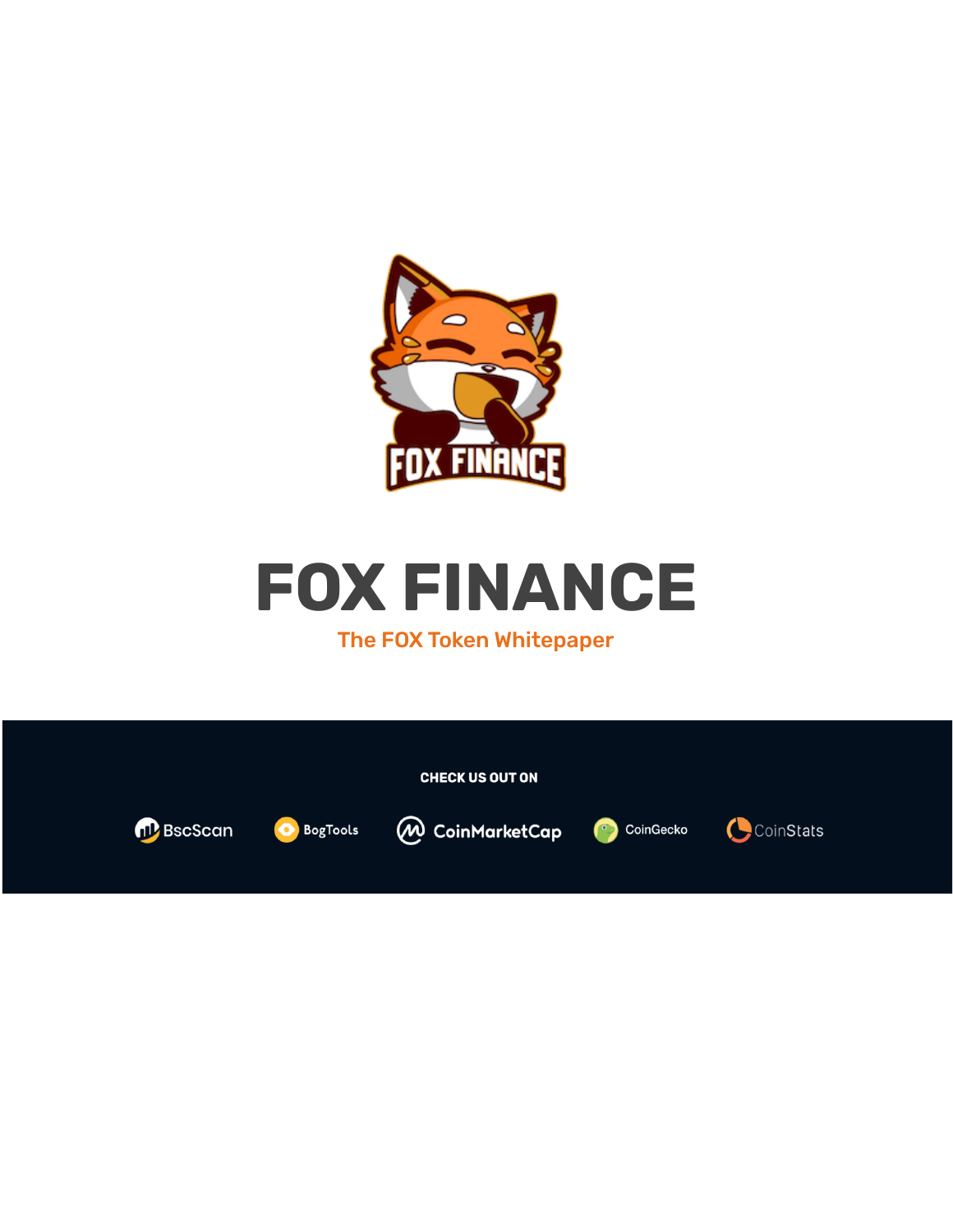

## **Our Mission**

At Fox Finance, our top priority is creating a platform where you can participate in making the world a better place. Before we even began to tackle topics like tokenomics or marketing plans, we asked ourselves questions about what we represent, what will remain essential to our identity as we grow, and how we can reward FOX holders for their part in saving our planet. As the name suggests, when we initially approached this idea, we knew we wanted to work towards protecting foxes as well as the other 41,415 animals found on the endangered species list. Due to the extent of man-made pollution, habitat destruction, global warming, poaching, and more, a majority of these incredible creatures are already teetering dangerously on the edge of extinction.

We recognize that the animals who share our world serve as a barometer for its health, and so we set our sights on how to tackle the larger issues at hand. None of us, foxes included,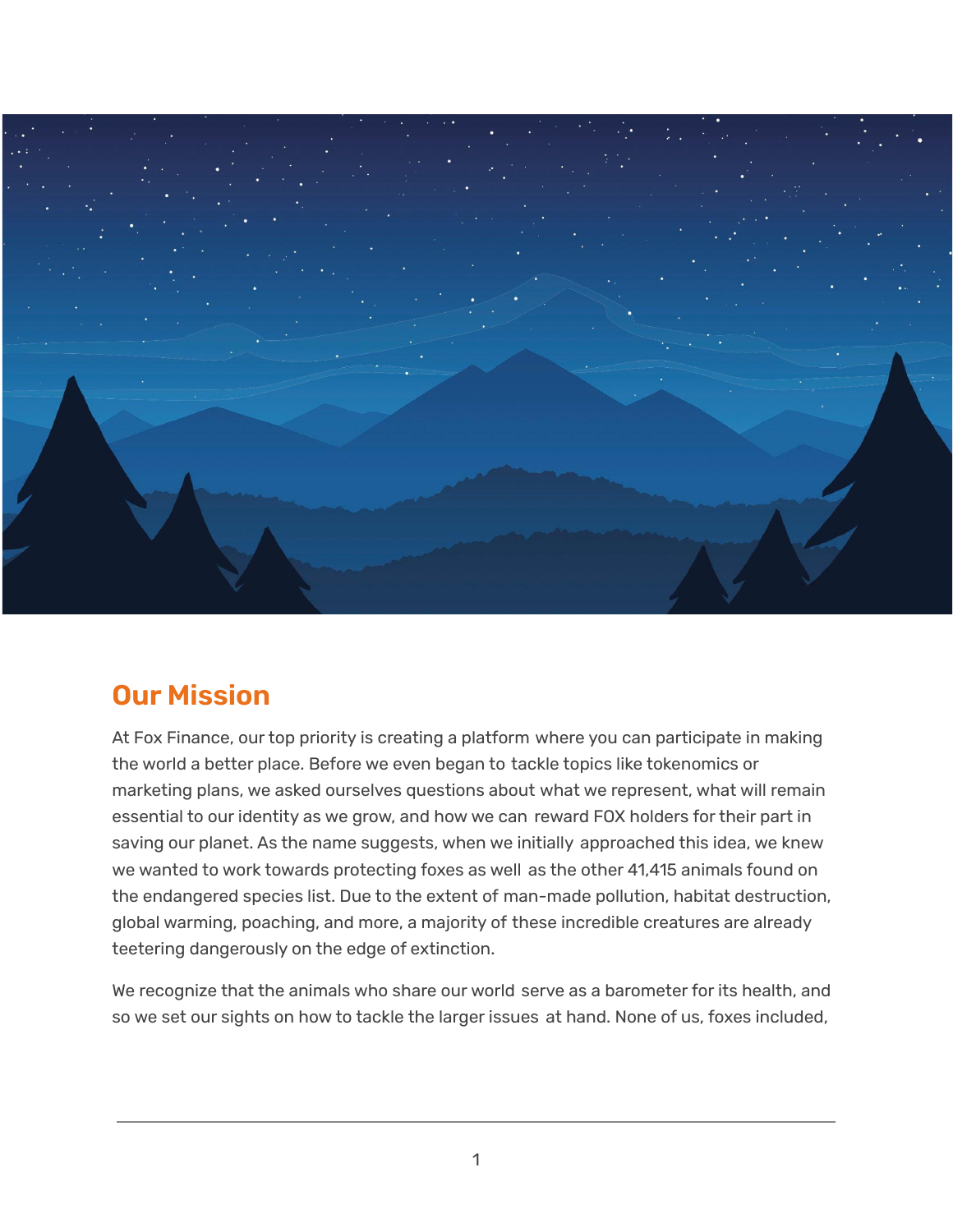have a chance at long term survival if drastic measures are not taken to reverse the effects of climate change. This is why we have devoted ourselves to giving individuals the power to protect and preserve our environment. We at Fox Finance will not rest until we have created a platform which can be used as a robust and dynamic tool in the fight to maintain this planet for generations to come.

Community Culture is important to us. We take on the traits of our beloved FOX:

- 1. Clever At Fox, we don't sit back and watch the charts, we act in new and innovative ways. This core principle reminds us all to always look for ways to grow and build with the heart of a FOX IN ACTION.
- 2. Nimble We move quickly, we're willing to take calculated risks if there's a chance to gain new ground or grow our community.
- 3. Friendly A FOX is very friendly, and kind. We do not turn people away based on how much FOX they hold, nor for race, color, creed, gender, sexual preference, or any other factor. We are all FOXES IN ACTION, together.
- 4. Curious This is the power that drives our constant reimagination of what the world could be if it was more like the FOX community. Through curiosity we build ideas and aspirations to be a multiplier for good in the world.

# **Why Cryptocurrency?**

While concern for our environment and wildlife is a powerful and global force, it does not reach the magnitude of the power of money in influencing public decisions. Unfortunately, due to the nature of human progress the most money is usually to be gained by exploiting or damaging the very planet that we live on, not saving it.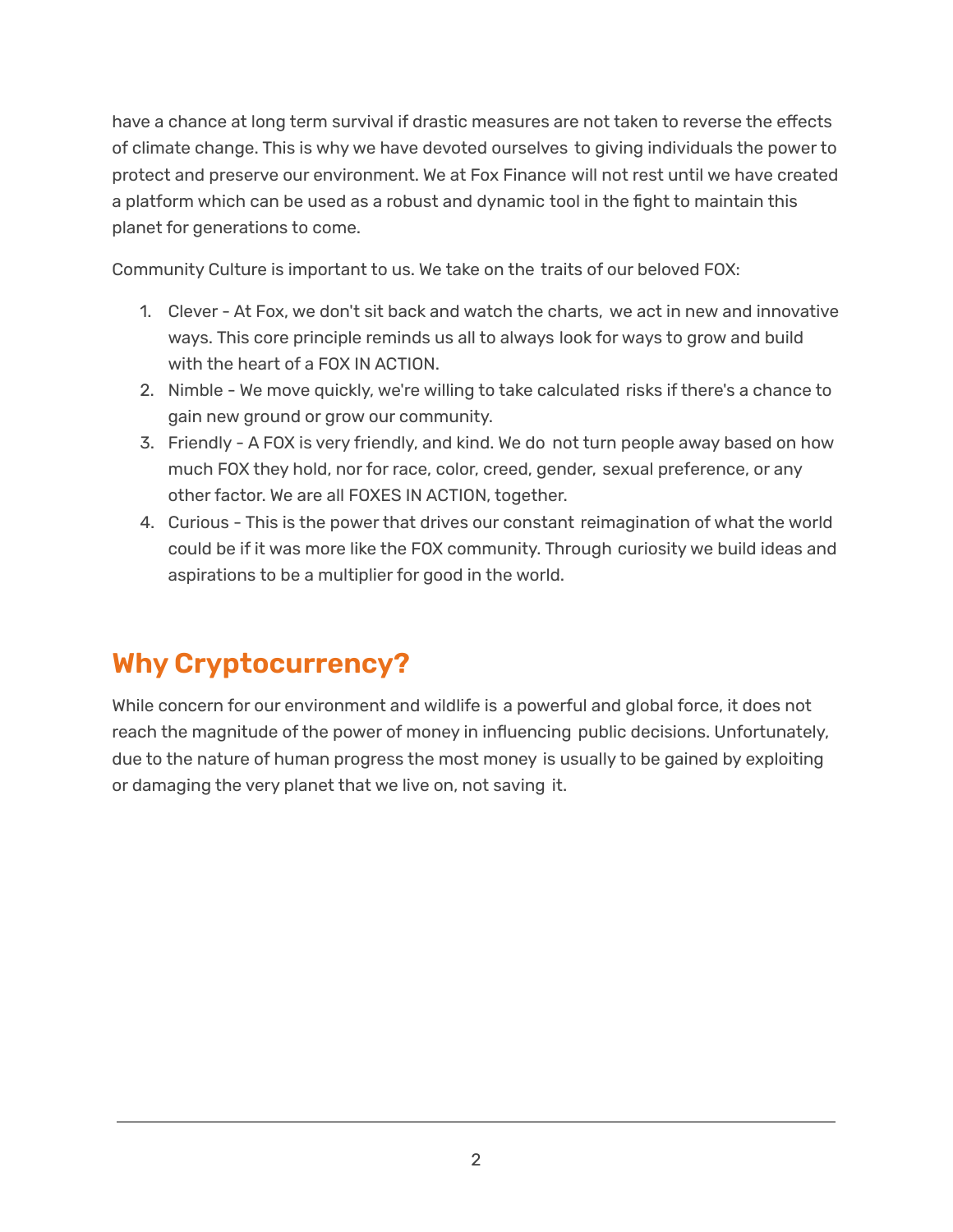### *But…*

… What if financial success could be tied to wildlife preservation? … What if there was a way to motivate and reward a community of investors both with profit and with the power of environmental change?

#### **...and so in cryptocurrency we have a unique opportunity**!

The crypto market has disrupted global finance, trade, and many more industries with unique capabilities to solve complex economic and social issues utilizing smart contracts and unique currency features (often called tokenomics).

The FOX Token is a utility token for Fox Finance, and a promising ecosystem of advocacy capabilities, financial tools, and wealth generation for both charity and investors.

## **Use Case Summary**

**We're an auto-staking token on the Binance Smart Chain that grants rewards for its holders.** 6% of each transaction goes to liquidity with a rolling 4 year lock to protect the financial integrity and usability of the token, and another 6% goes to all token holders by stake. Our goal is to create an ecosystem and community of awareness focused on wildlife conservation through our advocacy platform FOXES IN ACTION.

Since inception, FOXES IN ACTION have performed multiple advocacy campaigns, rewarding the community for tasks such as planting trees and reducing plastic waste through reusable straws. We've virtually adopted several foxes through the World Wildlife Fund and provided other financial donations to worldwide wildlife organizations.

There are many ways you could categorize the FOX Token, but we prefer to think of it as both a Community and Charity Token. We seek to use our token's economic power to build greater communities of awareness on the Binance Smart Chain, and to make an impact in the world environment through donations, action, and new and emerging blockchain technologies.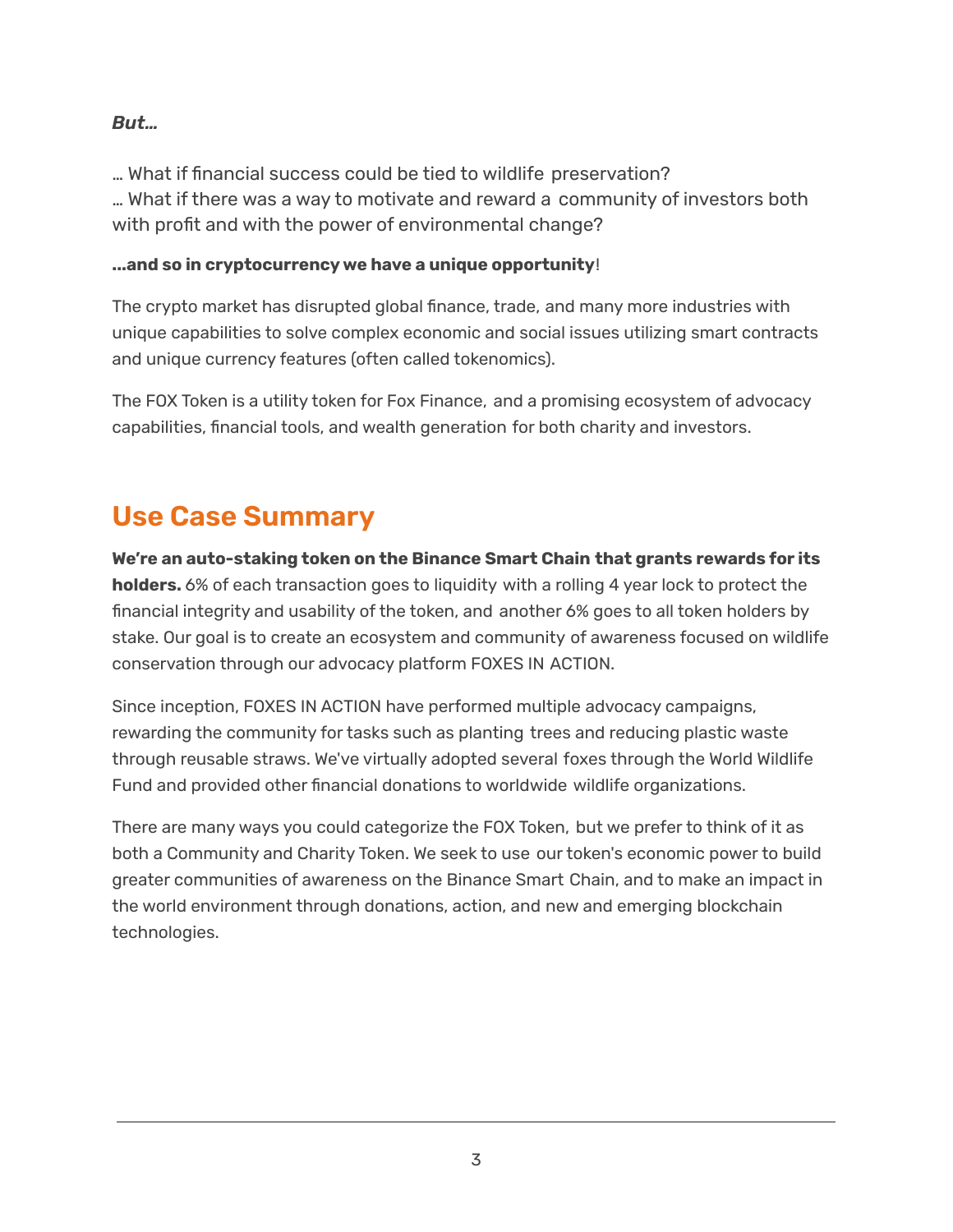

# **Deep Dive: Vision & Tokenomics**

Fox Finance is serious about healing the environment, but also understands that taking action is often not that easy or financially feasible. There are numerous roadblocks that prevent people and organizations from enacting meaningful change. Therefore our goal is to build a platform that combines raising capital, rewarding investors, and providing opportunities for charitable donations with cryptocurrency. Our community will dictate the environmental concerns important to them, and be a strong part in raising capital to meet these challenges.

With these concepts in mind, FOX has been created with a progressive, automatic burn mechanism to form a bond between our product and our goals while ensuring investors are not hampered by inflation or changing market conditions. With every FOX transaction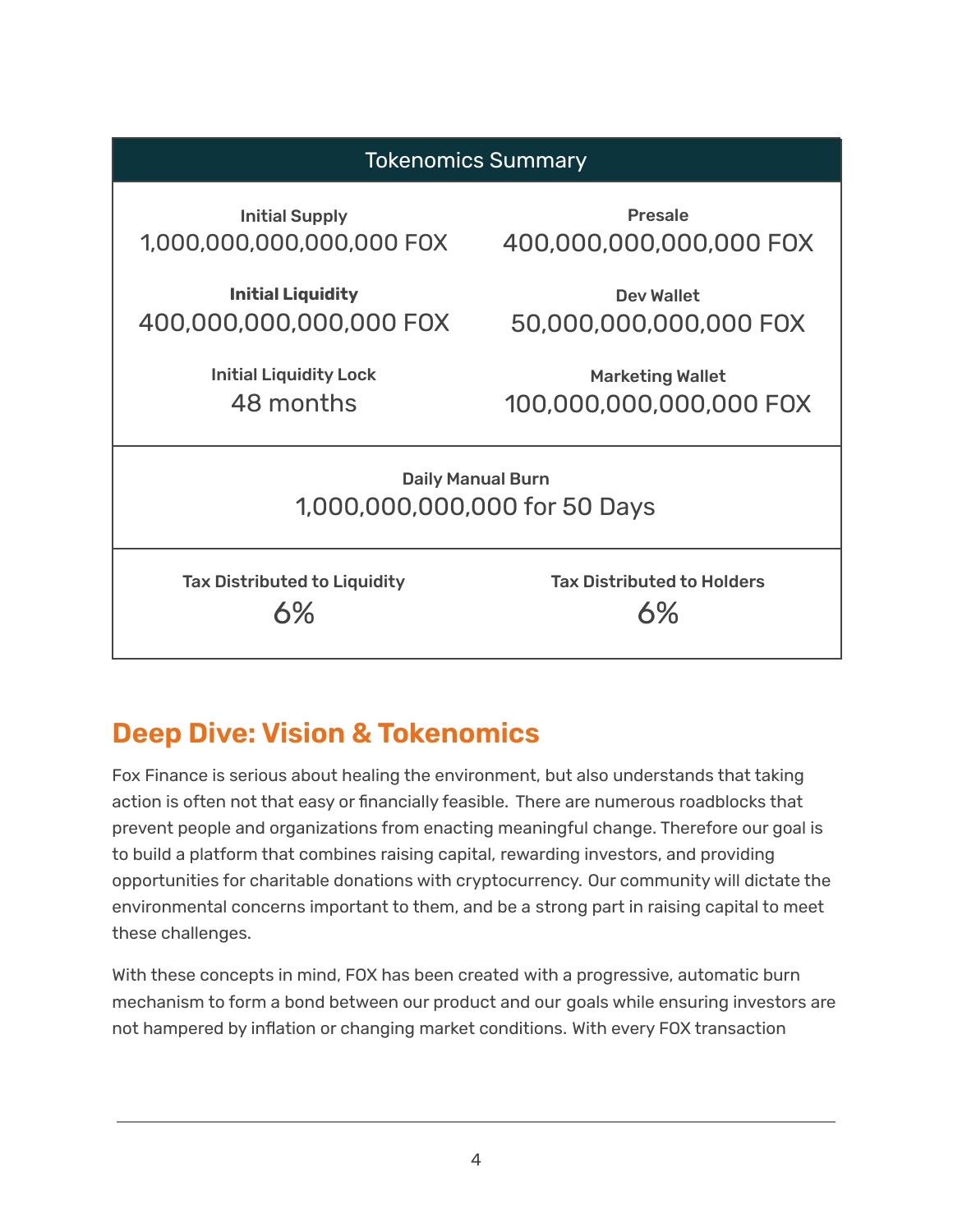(purchase, sale, transfer), 6% of the transaction is sent to liquidity and locked over a rolling 48 month window. Another 6% is distributed to all token holders based on their total stake in the FOX Token. Included in this automatic staking mechanism is the Burn Wallet which is an inaccessible, out-of-circulation address. As the burn wallet receives more, it grows in stake and therefore receives a larger share of each transaction. Coupled with a 1T Token Burn each of the first 50 days, this presents a powerful and exponential burn mechanic to ensure both stability and growth of FOX over time.

After the first 50 days, we will assess the FOX mechanics and determine if further burn is required. However, we also have a secondary burn mechanism in effect, with a goal to consistently keep liquidity at 10% of circulating supply. Any unlocked liquidity above that 10% will also be burned.

These principles accomplish a number of key goals:

- 1. Reduces day-to-day volatility of the FOX Token's value
- 2. Provide a mechanism to award FOX holders simply by having FOX in their wallet
- 3. Creates financial conditions for exponential growth over time
- 4. Prevents mistreatment of funds through liquidity locking
- 5. Ensures increased usage of the FOX token, whether by users or by Fox Finance itself, benefits our investors

# **Tokenomics History (1 month check-in)**

FOX was listed on PancakeSwap shortly after its presale for public trading. The initial price was 1 FOX = \$0.0000000000025 USD. This raised 5BNB, valued at approximately \$1,250 and launched FOX with a market cap of \$2,500.

After one month of public trading, the price of FOX (as of April 18, 2021) reached 1 FOX = \$0.000000030697 with an approximate market cap of \$30,700,000, a 12,280x increase. Also at that time, 57,708,623,505,391 FOX tokens had been burnt, giving the Burn Wallet a 5.771% stake in the total FOX holdings.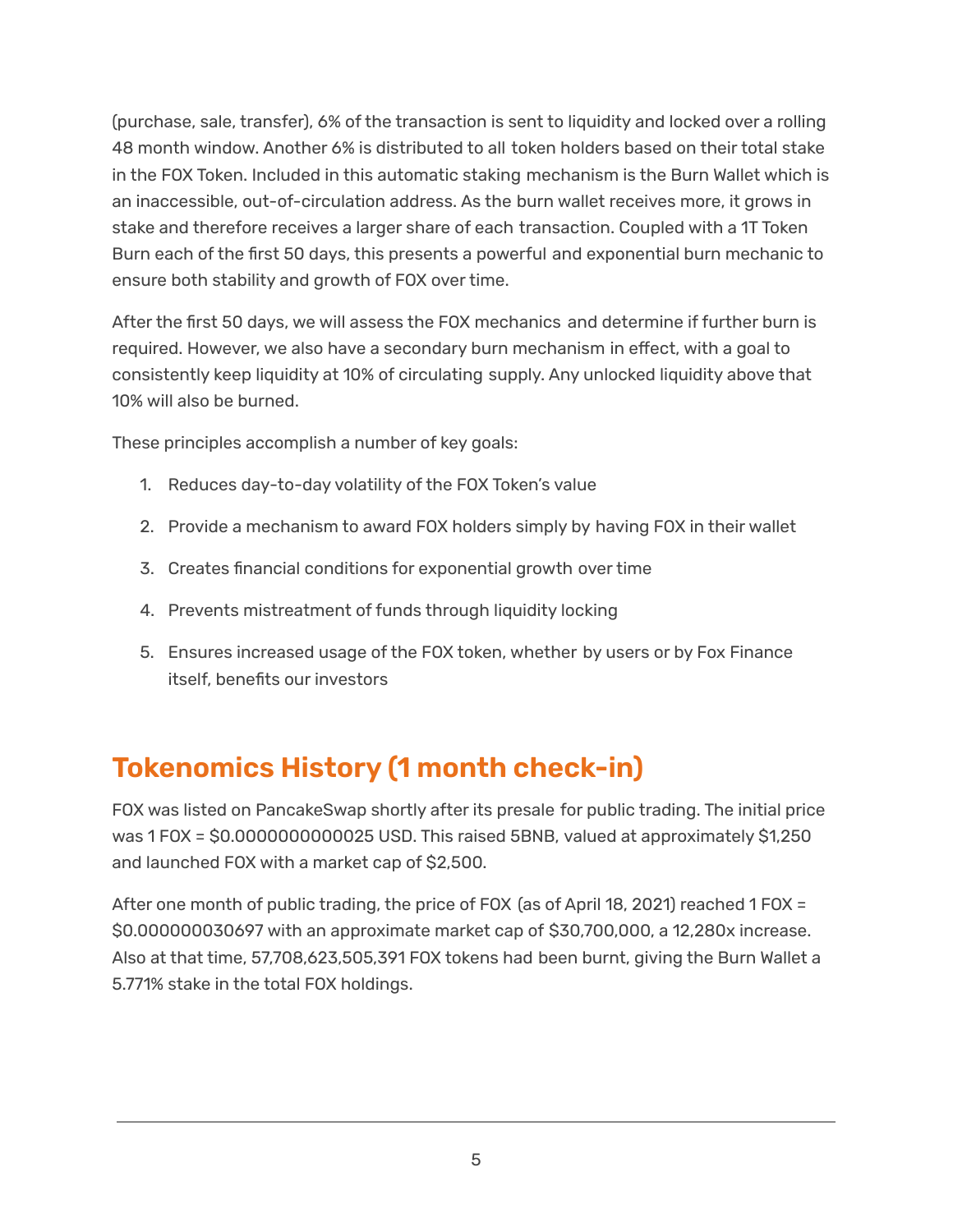# **FOX Ecosystem**

Obviously, a token that serves no purpose but to raise funds will not sustain market value over time no matter how good the tokenomics. That is why FOX is hard at work to develop a comprehensive, forward-thinking roadmap for crypto use in environmental concerns. This roadmap includes the following key components (more information can be found on our site at foxfinance.io and in our community channels).

### **Merchandise Marketplace**

Fox Finance is working with AAA Graphic Designers, Game Artists, and 3D designers to bring amazing, cute, and fun merchandise to the market. This merchandise will primarily take on the form of Non Fungible Tokens (NFTs), digital merchandise minted under Fox's official ERC721-compliant contract FOXNFT. The Fox Marketplace will be a web3 enabled site hosted on foxfinance.io, and will accept FOX for art, gaming, 3D models, and more.

#### **Foxes In Action**

We firmly believe in change through action. We run continuous Foxes In Action events, prompting our community and hopeful FOX holders to perform acts of activism or awareness for the environment. These tasks include things like cleaning up trash, planting trees, using metal straws to reduce plastic waste, and more. For performing these tasks, eligible entries are rewarded in FOX tokens as a way to give back to our community for positive action towards our mission.

### **Trustless Donation Pipeline**

Ultimately, the true value of FOX will come in the form of financial assistance to charities that are working diligently to save our world, usually with only fiat as a payment option. Our goal is to funnel funds from our various events and products as well as stake growth on charity holdings in a completely decentralized manner to charity organizations. This will be accomplished through a series of contracts and partnerships, working with organizations that operate in the blockchain and charities themselves to increase crypto adoption. The Trustless Donation Pipeline is an achievable goal thanks to the power of smart contracts, and will ensure that all charity contributions are trackable from earning to donation on the blockchain without human intervention or fear of misuse.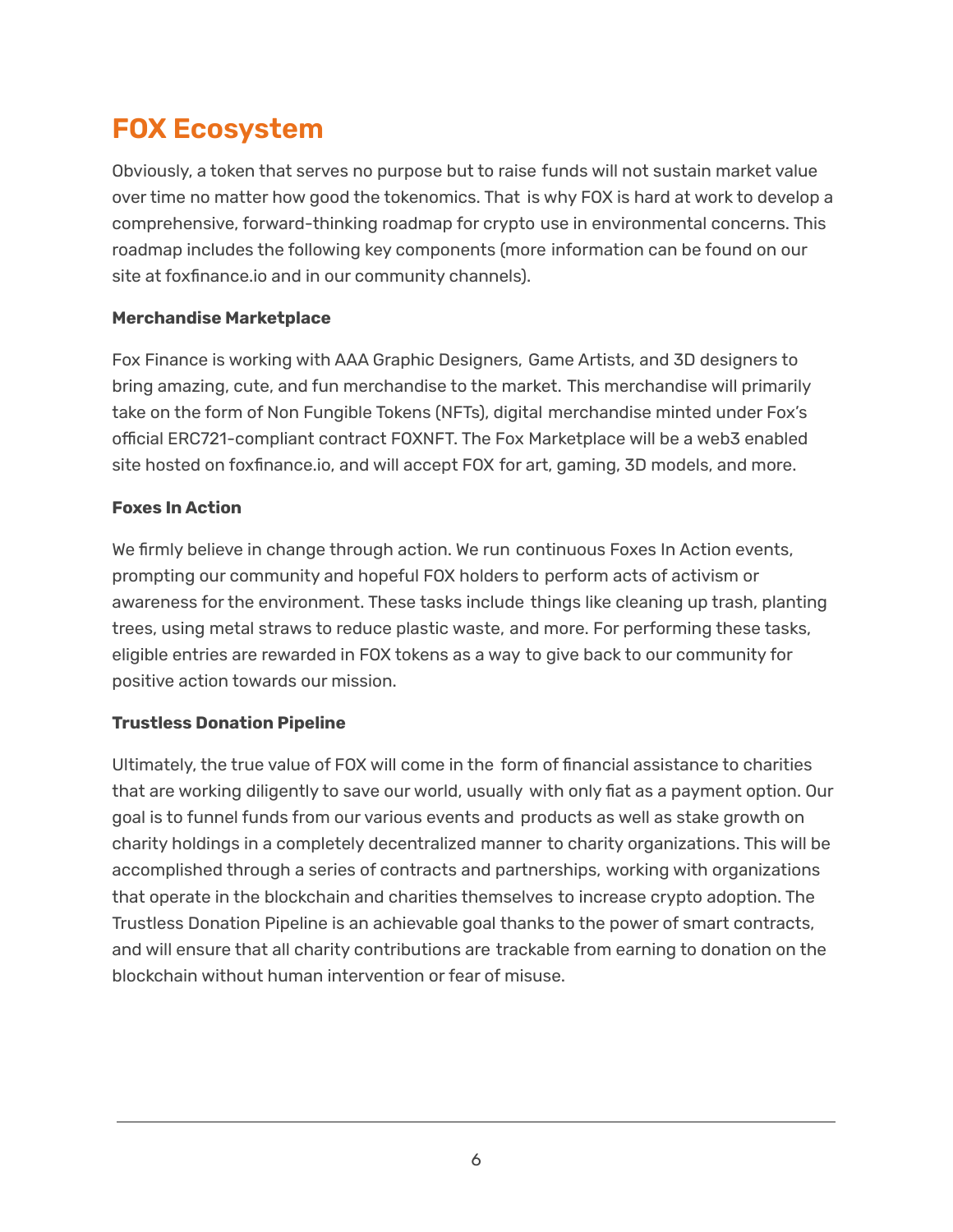#### **FoxDAO**

The hallmark of a decentralized organization is that even its ongoing decisions are decentralized. To that end, Fox Finance seeks to develop FoxDAO, a Decentralized Autonomous Organization. This set of contracts and dApps will allow us to divest completely from the FOX contract, and utilize voting by stake to make decisions regarding the FOX network. These decisions can include any changeable parameters of the FOX Token Contract, and will ensure a strong decentralized practice based on holder commitment to the platform.

#### **Further Products and Technology Use**

Between our Marketplace, Foxes in Action campaigns, and the Trustless Donation Pipeline, we are hoping to bring a thriving, fun, and rewarding ecosystem to the Binance Smart Chain and to the world. However, the act of saving the environment is not something that stops at three core projects. We will continue to innovate and find ways to use our financial and technological capabilities to bring further aid to the wildlife that needs it, to foxes that need saving, and to the humans who ensure it gets done.